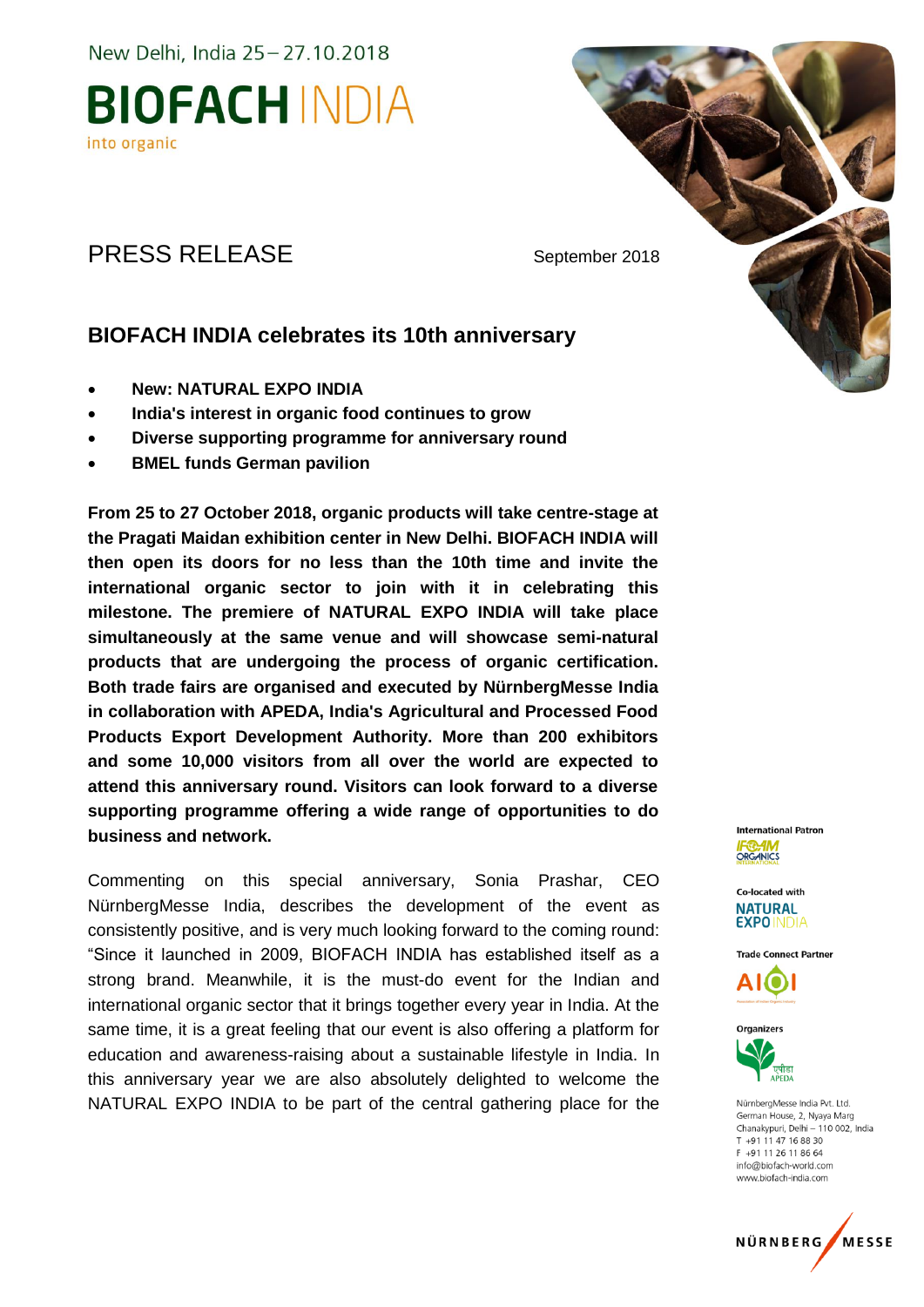New Delhi, India 25 - 27.10.2018

# **BIOFACH INDIA** into organic

organic sector in India. The synergies that will result from the pairing of these two events in one place will further strengthen the fast-growing market for organic and natural products in India. Our collaboration with APEDA – together with the active support of other leading associations – will ensure that we have a fantastic 10th anniversary."

#### **Organic products increasingly in demand in India**

India's current organic market development testifies to the previous success of BIOFACH INDIA and at the same time shows the additional great potential of the new trade fair combination. For example, India's organic market is predicted to grow by more than 23% by 2023. The reasons for this are many. The Indian government is systematically promoting organic farming through subsidies and there are more and more areas under cultivation using ecological production methods. In addition, online sales of organic food, an increasing health consciousness and changing consumer preferences towards more organic products are among the most important factors that are likely to continue to boost the growth of the organic sector in India.

#### **Special supporting programme for 10th anniversary round**

At the new combined trade fair, all visitors can look forward to an impressive display of products and solutions from the segments organic food and drinks, natural cosmetics, wellness, ecological textiles and certification. Indian government authorities are also represented at the event. As both events have their own eligibility criteria, the unique feature of BIOFACH – to showcase only certified organic products – is strictly observed at BIOFACH INDIA. The NATURAL EXPO INDIA presents seminatural products and merchandise that are in the process of being certified as organic and is endeavouring to motivate exhibitors in the medium term to change their semi-natural products to a certified organic standard. Another new feature this year is the "German Pavilion" funded by the German Ministry for Food and Agriculture (BMEL). The German pavilion is intended exclusively for companies from Germany and supports their participation in BIOFACH INDIA. Organic companies from Germany interested in the Indian organic market and making a last-minute decision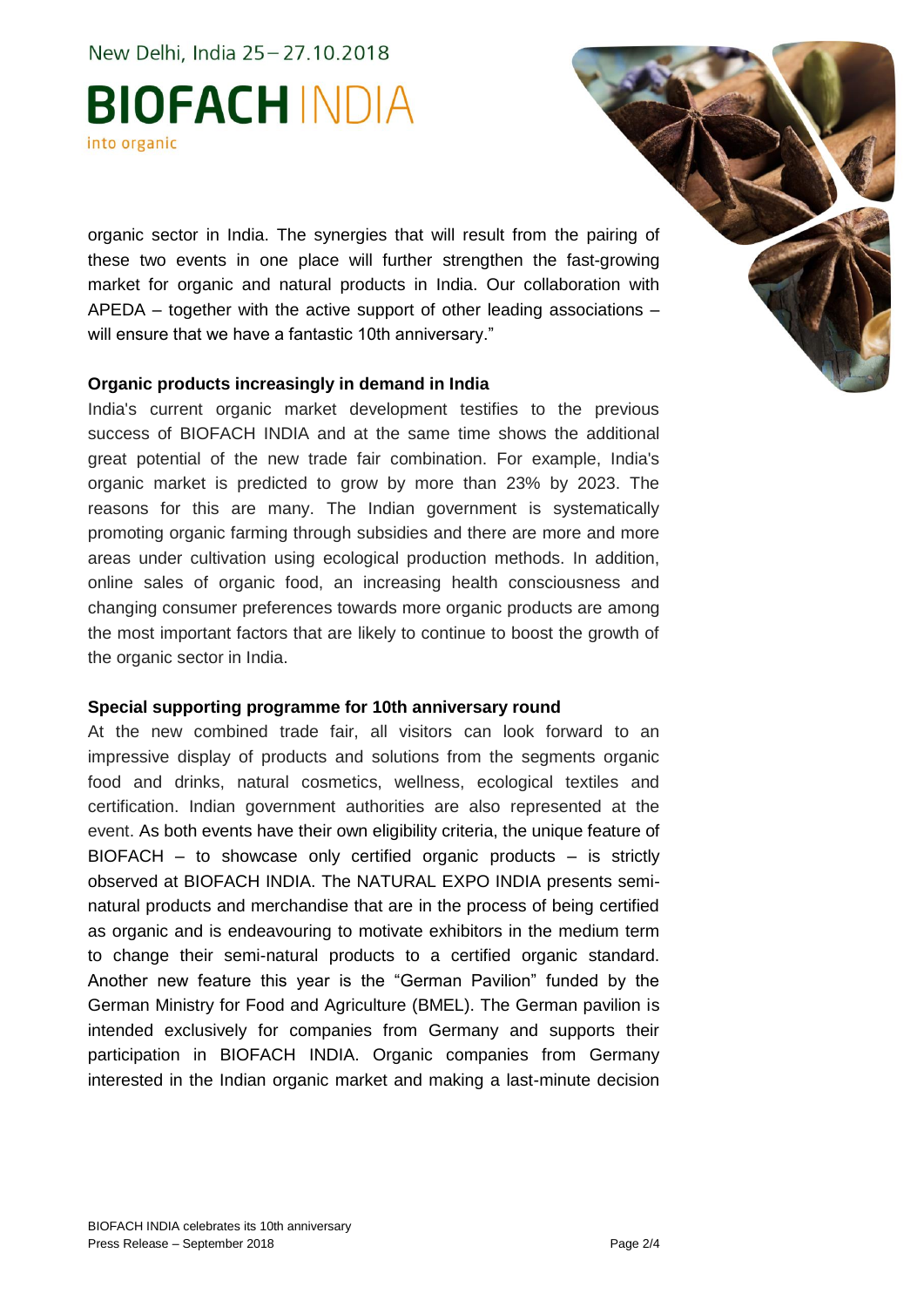New Delhi, India 25 - 27.10.2018

# **BIOFACH INDIA** into organic

to attend should contact the NürnbergMesse exhibition team for information on this opportunity.

As well as the product display, the trade fair also features the accompanying international conference. This is where exhibitors and visitors will find a central knowledge platform for dialogue and networking. High-calibre speakers from India and the rest of the world will put the spotlight on the latest developments and challenges in the organic sector in specialist presentations, case studies and best practice examples. Moreover, the "Farmers' Workshop" will provide interesting information on biodynamic agriculture on the basis of market trends, scientific findings and presentations on innovation production and processing practices.

International buyers can also register for the International Buyers' Delegation at BIOFACH INDIA and NATURAL EXPO INDIA 2018. As part of the organised buyers' tour, participants will take part in B2B discussions and will also get the unique opportunity to experience at first hand the diverse local organic ingredient market and network with producers. The results from the last round of the event are very promising. Over the three days of the event in 2017, there were 286 organised B2B discussions between exhibitors and 50 purchasing executives from Germany, the Netherlands, Italy, France, the USA, Canada, Indonesia, Turkey, the Middle East, China and South Korea.

### **The next BIOFACH events:**

 BIOFACH, Nuremberg: 13-16 February 2019 • BIOFACH AMERICA, Baltimore: 13-15 September 2018 BIOFACH INDIA, New Delhi: 25-27 October 2018 • BIOFACH JAPAN: March 2019 • BIOFACH CHINA, Shanghai: 16-18 May 2019 BIOFACH AMERICA LATINA, São Paulo: 5-8 June 2019 • BIOFACH SOUTH EAST ASIA, Bangkok: 11-14 July 2019

BIOFACH INDIA celebrates its 10th anniversary Press Release – September 2018 Page 3/4